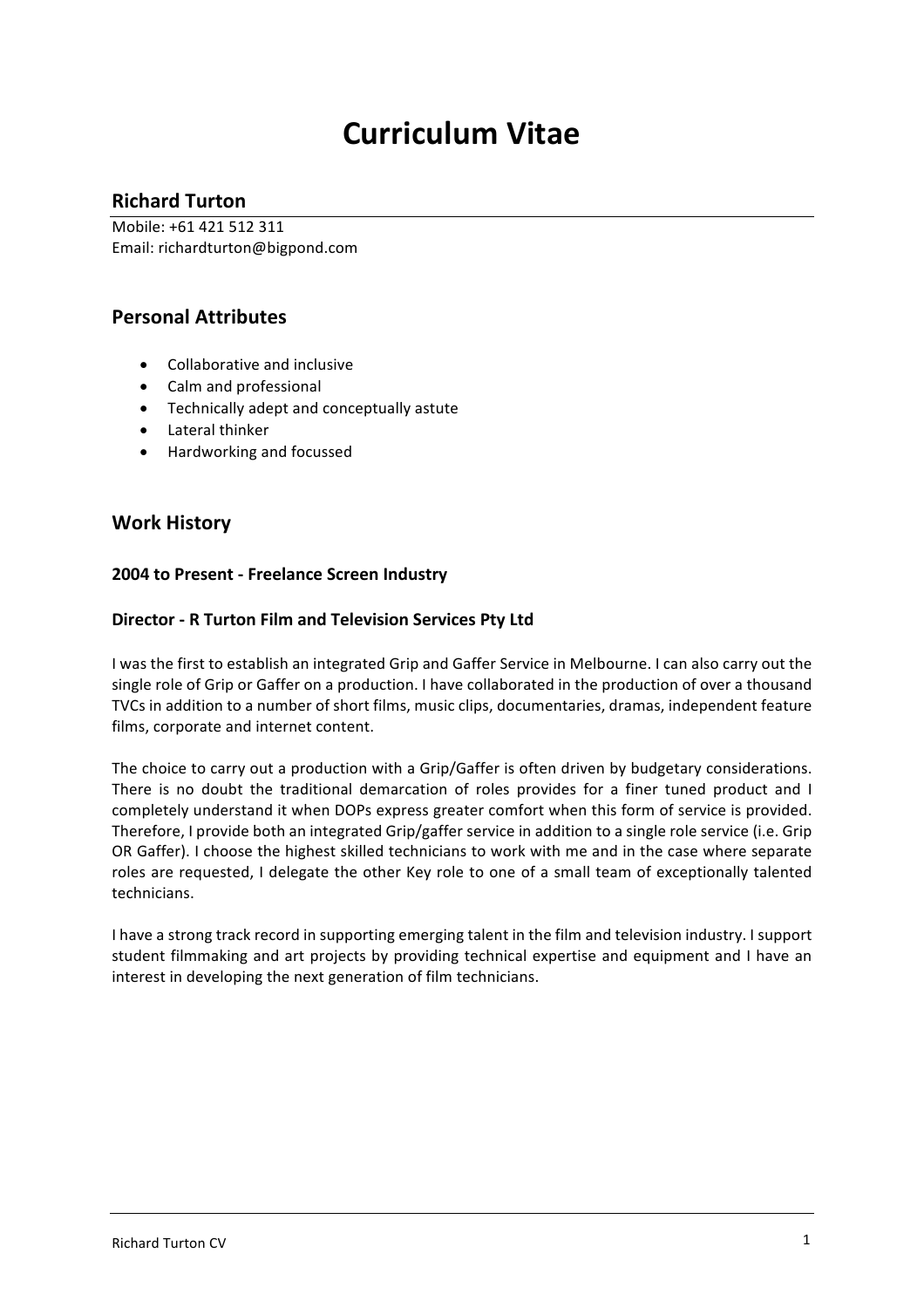# **Selection of TVCs (2017 – 2018)**

| <b>Client</b>                           | <b>Production Company</b>   | <b>Director</b>     | <b>DOP</b>      |
|-----------------------------------------|-----------------------------|---------------------|-----------------|
| <b>Bank Australia</b>                   | <b>Still Representation</b> | Rhys Graham         | Stefan Duscio   |
| <b>NAB Content</b>                      | Finch                       | Luke Bouchier       | Jordan Maddocks |
| AFL                                     | Finch                       | <b>Chris Nelius</b> | Matt Toll       |
| <b>CGU</b>                              | Finch                       | Luke Bouchier       | Jordan Maddocks |
| <b>Business Council of</b><br>Australia | UFO                         | Luke Jarman         | Ben Shirley     |
| Maurice Blackburn                       | Finch                       | Zia Mandviwalla     | Sam Chiplin     |

## **1993 to 2004 – Freelance Screen Industry**

I spent 11 years as an assisting and occasionally keying in both Gripping and Gaffering. During this time I worked on features, children's dramas series and TVCs. I gained experience with full lighting kits, cranes, dollys, rigs and motion control units. I worked in three countries alongside key personnel establishing myself as a dependable and safe professional capable of working in both Grip and Gaffer teams. 

#### **Career highlights**

#### **Music Clips**

Gaffer - Beyonce's "No Angel", Melbourne, Victoria (2013)

#### **Political Party Broadcast**

Grip/Gaffer/Camera Assist – Helen Clark's 1996 Political Party Broadcast (1996)

#### **Feature Film**

Best Boy Grip - Miniatures Unit - Lord of the Rings Trilogy (1999-2001)

#### **Short Films**

- Grip/gaffer "Signs" for Schweppes, Director Patrick Hughes (2008)
- Grip/gaffer "Little Hands" for Herringbone, Director Garth Davis, DOP Greg Fraser (2007)
- Grip/gaffer "Fysh", Director Billie Pleffer, DOP Jeremy Rouse (2016)